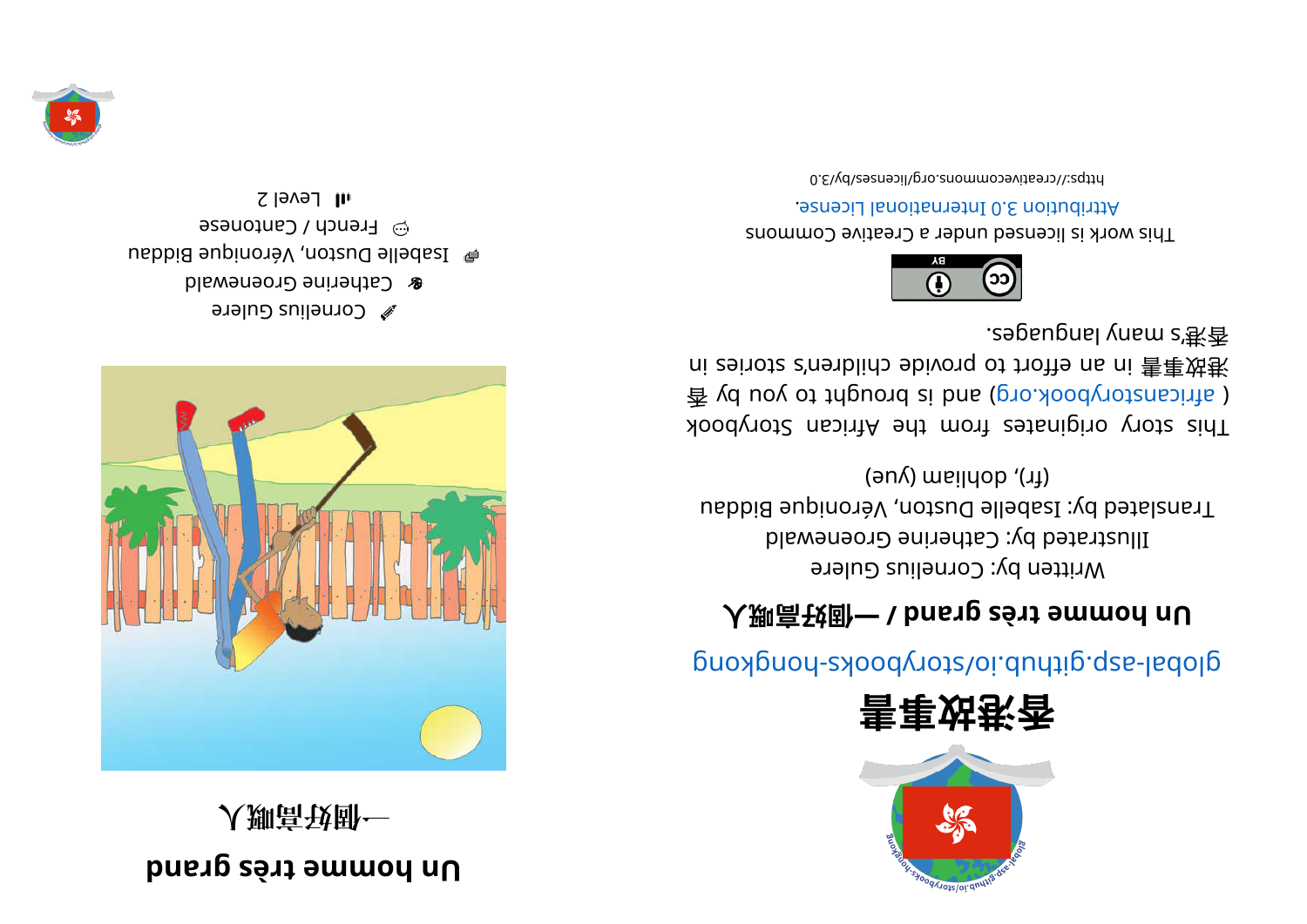

 $\dddot{\bullet}$  .

### Sa houe était trop courte.

佢個鋤頭太短啦。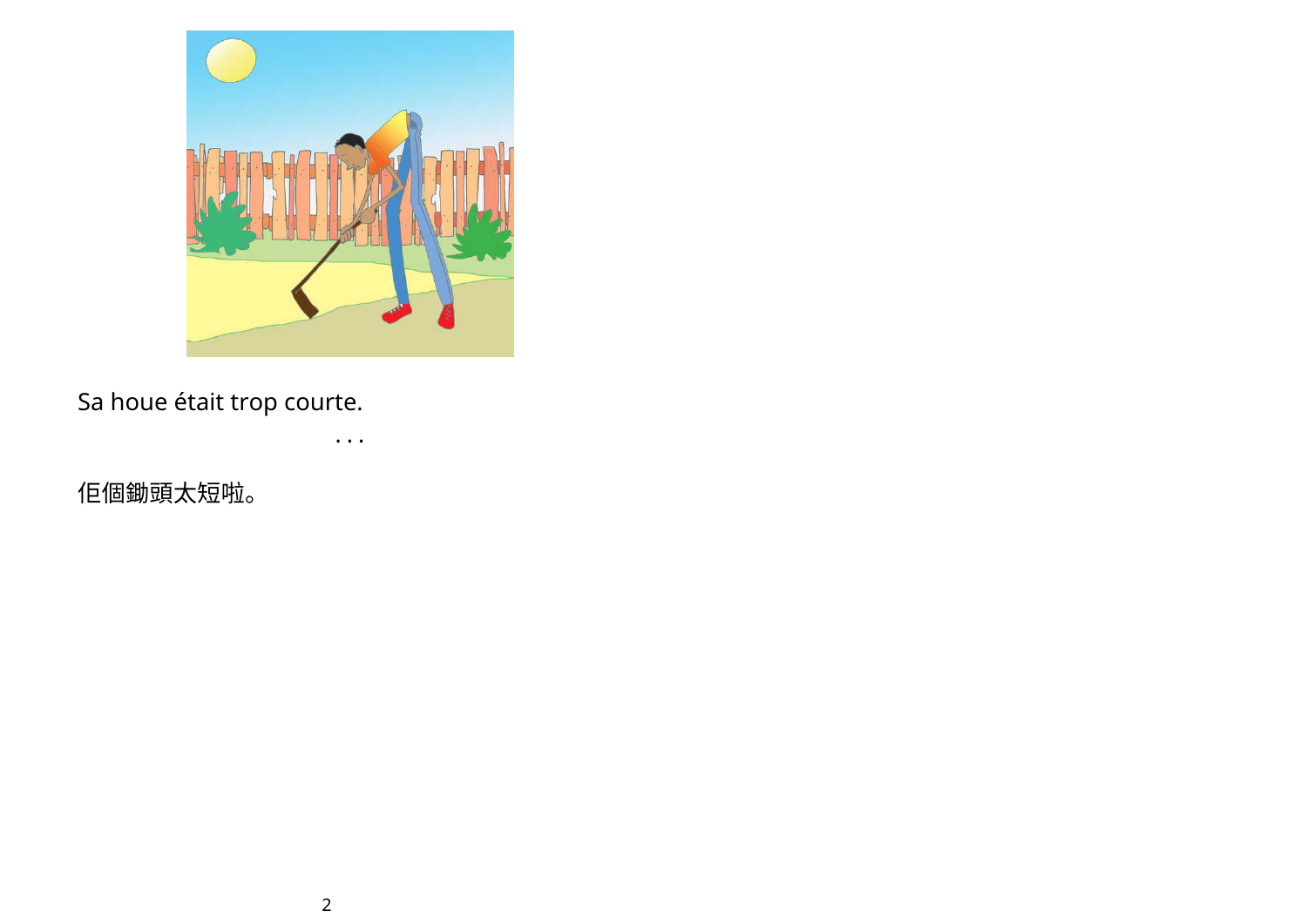

 $\ddot{\phantom{0}}$  .

Sa porte d'entrée était trop basse.

。她孙太口門剛引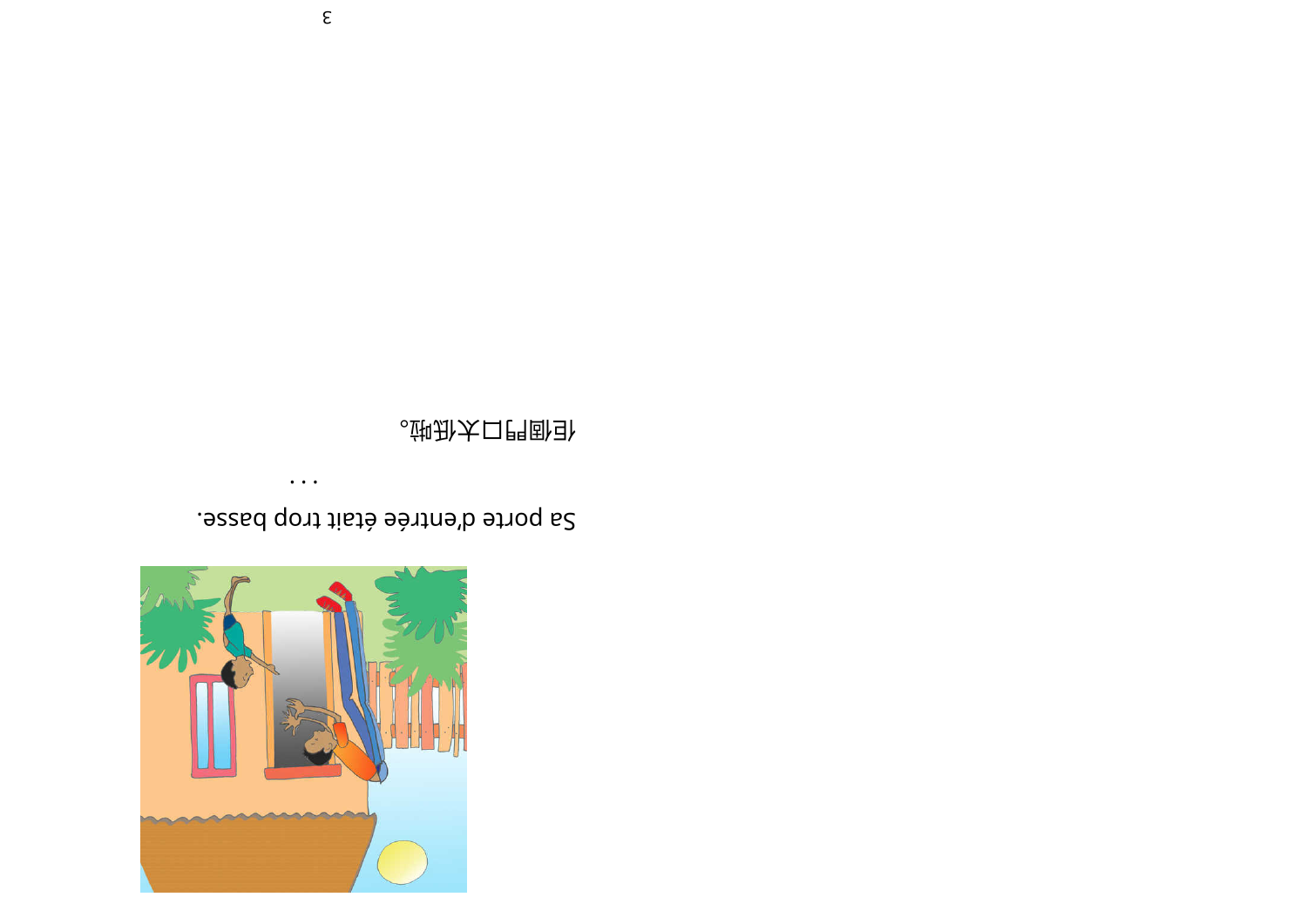

 $\ddotsc$ 

### Son lit était trop court.

佢張床太短啦。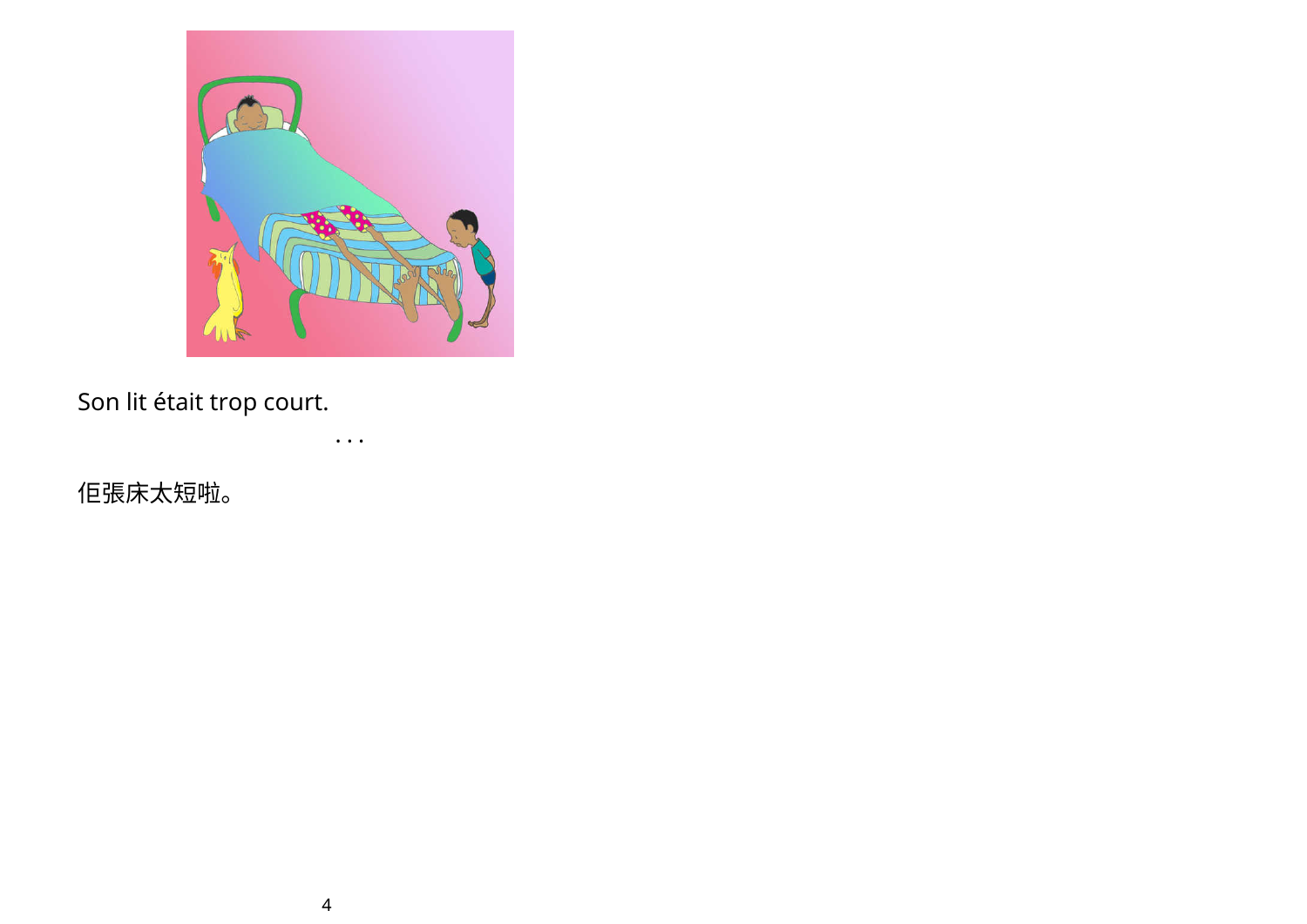

forêt. Il vécut pendant de longues années. Il quitta sa maison et vécut dans une grande

。尹冬致却卦 

 $\bullet\hspace{0.4mm}\bullet\hspace{0.4mm}\bullet\hspace{0.4mm}\bullet\hspace{0.4mm}$ 



 $\bullet\hspace{0.1cm}\bullet\hspace{0.1cm}\bullet\hspace{0.1cm} \bullet$ 

Sa bicyclette était trop petite.

。她麩太車單哭引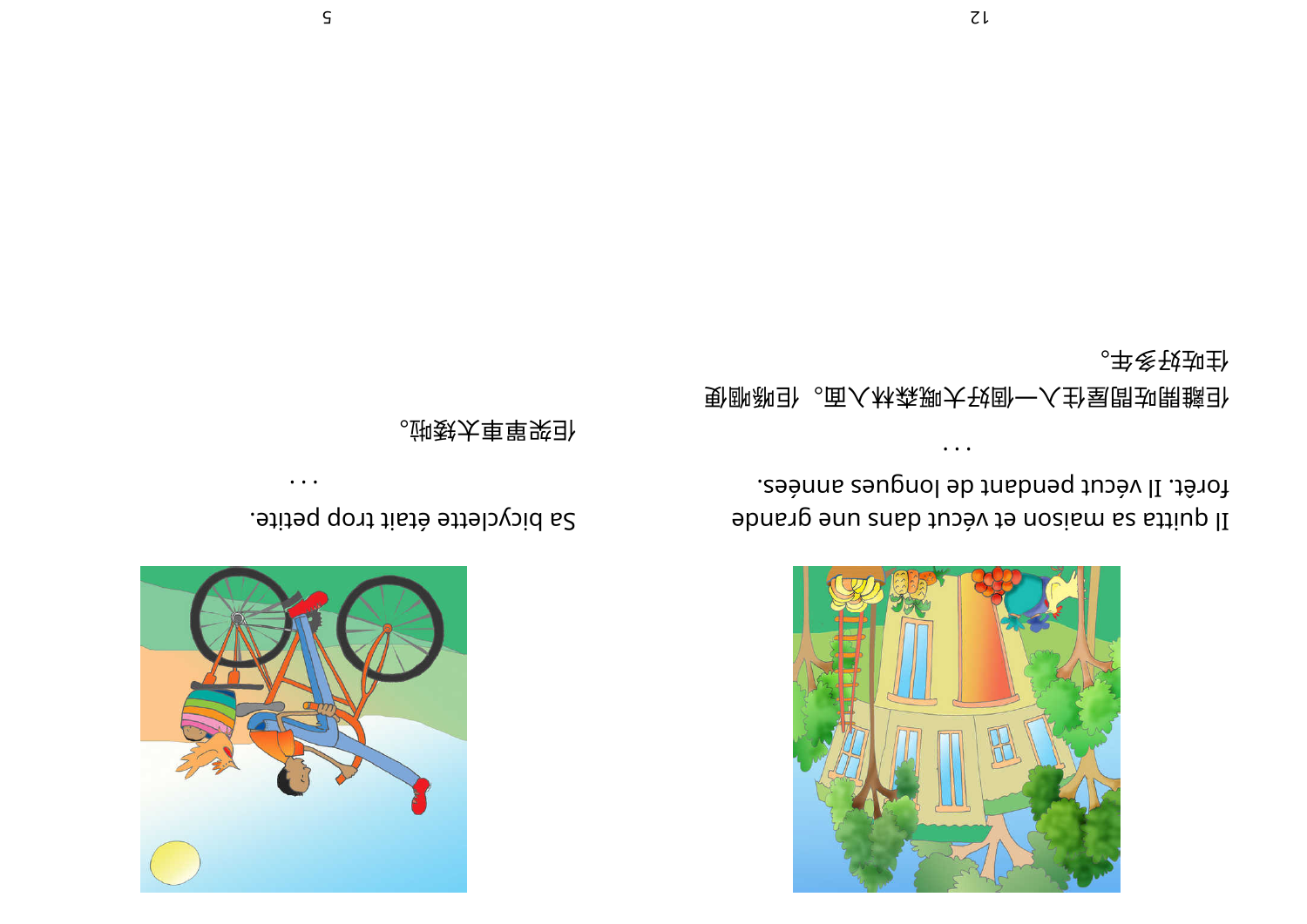

• • •

Cet homme était trop grand.

呢個人太高啦!



Il s'assit sur une chaise très haute et mangea avec une très grande fourchette.

佢坐响一張好高嘅凳仔度。佢用一個好長嘅叉嚟食 飯。

• • •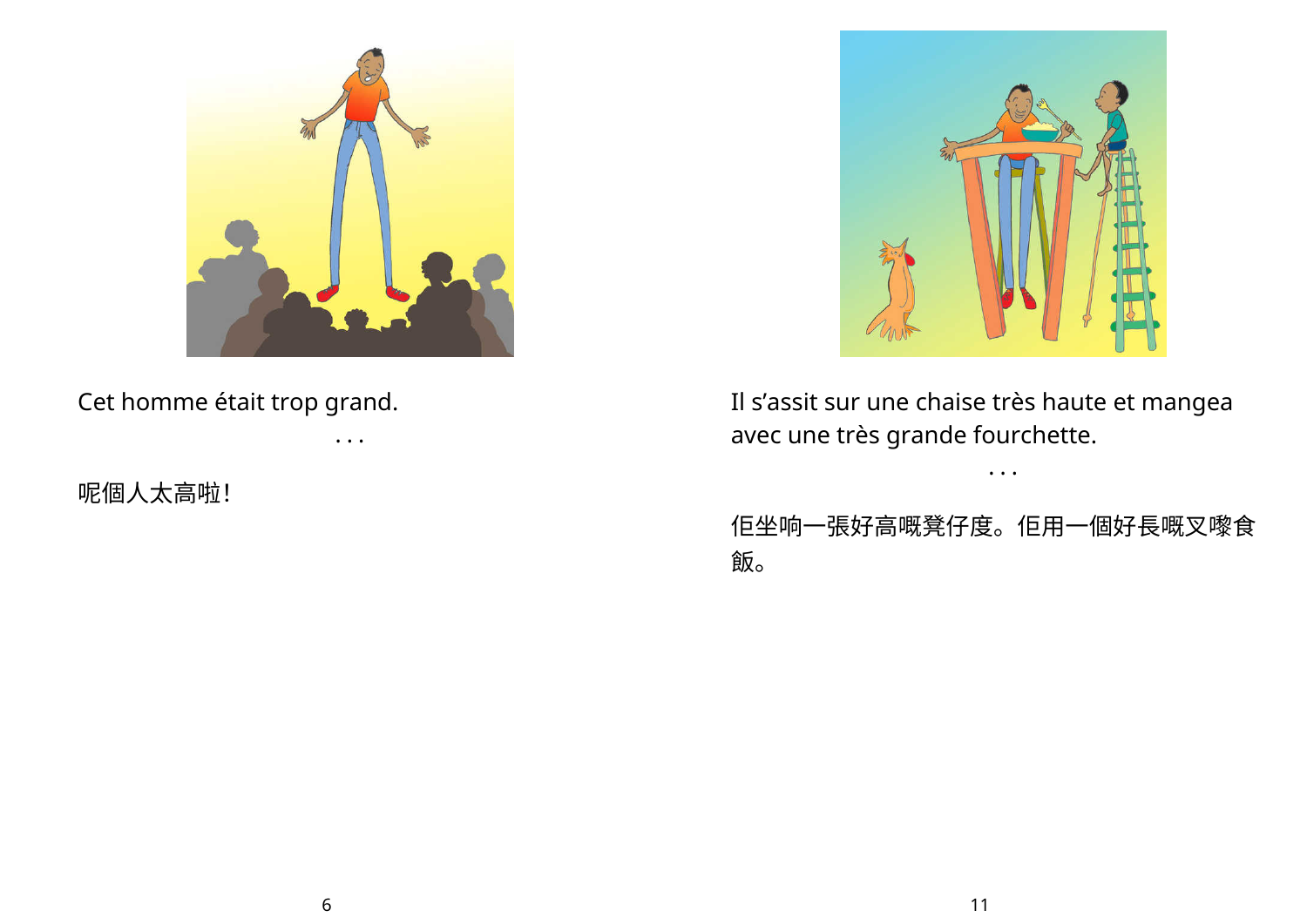

 $\bullet$  . <br> <br> $\bullet$ 

Il acheta une bicyclette très haute.

。車單卿高攷柴却買引

、林幟卿寻刊固述望引



Il fabriqua un long manche pour sa houe.

 $\ddot{\cdot}$   $\ddot{\cdot}$ 

 $\angle$